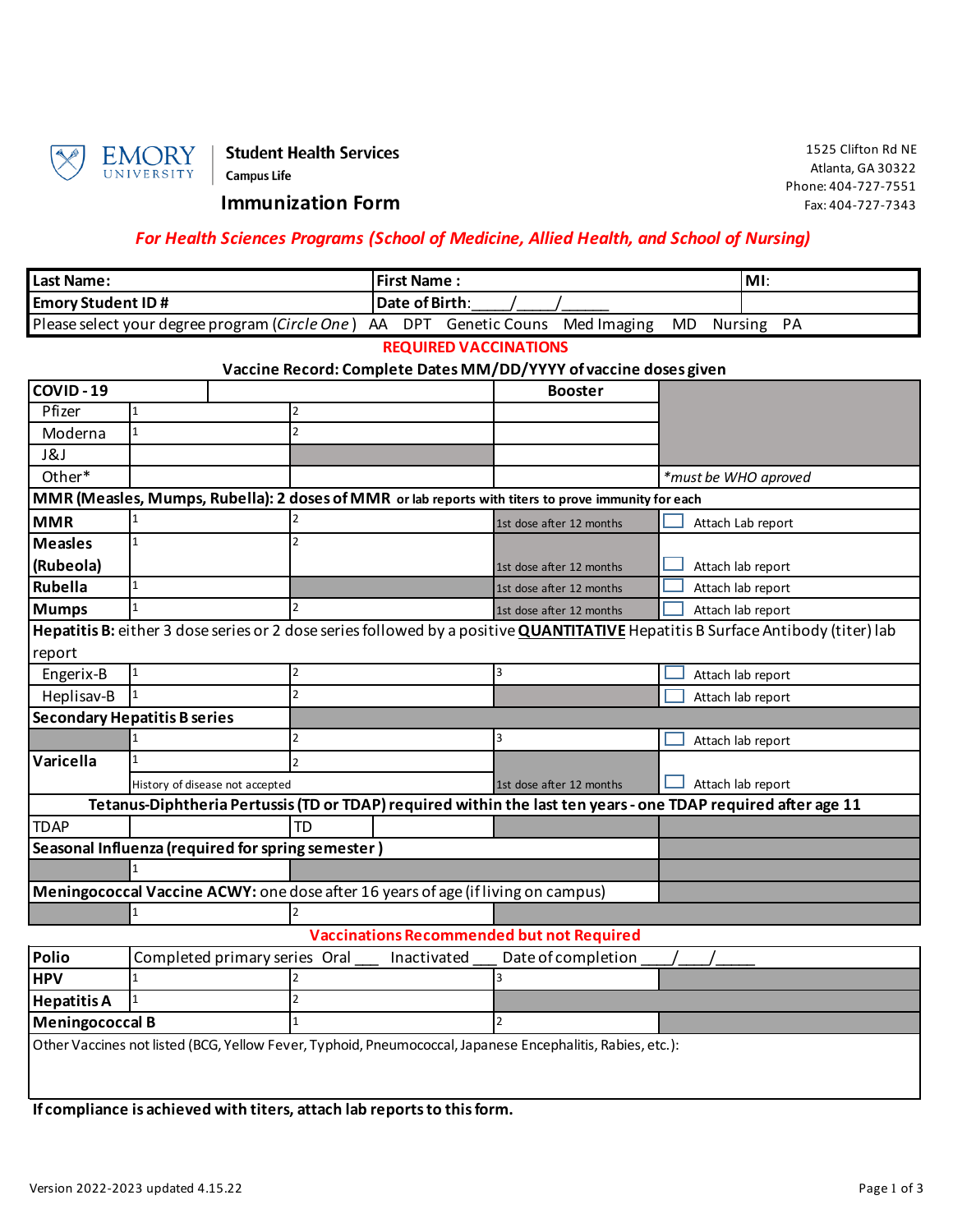| Last Name: | First Name: | Student ID# |
|------------|-------------|-------------|
|            |             |             |

# **Required Tuberculosis Screening For ALL Allied Health School Students**

**SOM, ANES and PA: IGRA (TB blood test) must be adminstered within 6 months prior to matriculation. SON, DPT, MI and GNTC: both PPDs or IGRA must be completed within 6 months prior to matriculation.**

# **Must complete Sections A, B, or C**

| <b>Section A</b>                                                                                                                                                                                                                                                   |                    |                                                                                                          |                      |               |  |
|--------------------------------------------------------------------------------------------------------------------------------------------------------------------------------------------------------------------------------------------------------------------|--------------------|----------------------------------------------------------------------------------------------------------|----------------------|---------------|--|
| History of BCG vaccination? IGRA required.                                                                                                                                                                                                                         |                    |                                                                                                          | Date of IGRA         | Attach copy   |  |
| Or are you from any country listed on page 3? IGRA required.                                                                                                                                                                                                       |                    |                                                                                                          |                      |               |  |
|                                                                                                                                                                                                                                                                    |                    | <b>Section B</b>                                                                                         |                      |               |  |
| <b>If submitting PPDs</b>                                                                                                                                                                                                                                          |                    | <b>Date Placed</b>                                                                                       | <b>Date Read</b>     | Reading       |  |
| PPD must be within 6                                                                                                                                                                                                                                               | <b>PPD#1</b>       |                                                                                                          |                      | mm            |  |
| months                                                                                                                                                                                                                                                             | <b>PPD#2</b>       |                                                                                                          |                      | mm            |  |
|                                                                                                                                                                                                                                                                    |                    | <b>Section C</b>                                                                                         |                      |               |  |
| If submitting IGRA                                                                                                                                                                                                                                                 |                    |                                                                                                          |                      |               |  |
| IGRA - within 6 months prior to matriculation:                                                                                                                                                                                                                     |                    |                                                                                                          | <b>DATE</b>          |               |  |
| <b>TB Blood Test</b>                                                                                                                                                                                                                                               | T-Spot             | QuantiFERON Gold                                                                                         |                      | Attach copy   |  |
|                                                                                                                                                                                                                                                                    |                    | <b>Section D</b>                                                                                         |                      |               |  |
| Positive Skin Test? Or Positive IGRA? Or History of Latent TB?                                                                                                                                                                                                     |                    |                                                                                                          |                      |               |  |
|                                                                                                                                                                                                                                                                    | <b>Date Placed</b> | <b>Date Read</b>                                                                                         | Reading              |               |  |
| Positive PPD                                                                                                                                                                                                                                                       |                    |                                                                                                          | mm                   |               |  |
|                                                                                                                                                                                                                                                                    | <b>Date</b>        | T-Spot                                                                                                   | Attach lab report    |               |  |
| Positive IGRA blood Test                                                                                                                                                                                                                                           |                    | QuantiFERON Gold                                                                                         |                      |               |  |
| Prophylactic medications taken for latent TB                                                                                                                                                                                                                       |                    | Yes<br>No                                                                                                | Attach documentation |               |  |
| Chest x-ray only if TB testing positive                                                                                                                                                                                                                            |                    | Chest X-Ray                                                                                              | Date                 | Attach report |  |
|                                                                                                                                                                                                                                                                    |                    | For verification of your immunization information, two steps are required:                               |                      |               |  |
|                                                                                                                                                                                                                                                                    |                    | Step 1: Enter the information on this form electronically into the Patient Portal (www.shspnc.emory.edu) |                      |               |  |
| Step 2: Upload a completed PDF of this form to the Patient Portal. Ensure that the form is signed, all sections are completed,<br>and that you have met all applicable Emory University immunization requirements. (**Preferred Method**)                          |                    |                                                                                                          |                      |               |  |
|                                                                                                                                                                                                                                                                    |                    |                                                                                                          |                      |               |  |
| OR: Scan and email completed form to immunizations-shs@emory.edu. (We advise using your @emory.edu email address.)<br>OR: Fax completed form to 404-727-7343                                                                                                       |                    |                                                                                                          |                      |               |  |
| OR: Mail to Emory University Student Health Services, ATTN: Immunization Dept., 1525 Clifton Rd NE, Atlanta, GA 30322                                                                                                                                              |                    |                                                                                                          |                      |               |  |
| First and Last Name must be on each page                                                                                                                                                                                                                           |                    |                                                                                                          |                      |               |  |
|                                                                                                                                                                                                                                                                    |                    |                                                                                                          |                      |               |  |
| <b>Signature of Student</b><br>Date $\_\_\_\_\_\_\_\_\_\$                                                                                                                                                                                                          |                    |                                                                                                          |                      |               |  |
| FORM MUST BE COMPLETED, SIGNED AND STAMPED BY YOUR HEALTHCARE PROVIDER                                                                                                                                                                                             |                    |                                                                                                          |                      |               |  |
| Authorized Signature Entrance and The Contract of the Contract of the Contract of the Contract of the Contract of the Contract of the Contract of the Contract of the Contract of the Contract of the Contract of the Contract<br>Date $\_\_\_\_\_\_\_\_\_\_\_\_\$ |                    |                                                                                                          |                      |               |  |
|                                                                                                                                                                                                                                                                    |                    |                                                                                                          |                      |               |  |
| <b>Address Line</b>                                                                                                                                                                                                                                                |                    |                                                                                                          |                      |               |  |
| City/State/Zip/Phone                                                                                                                                                                                                                                               |                    |                                                                                                          |                      |               |  |